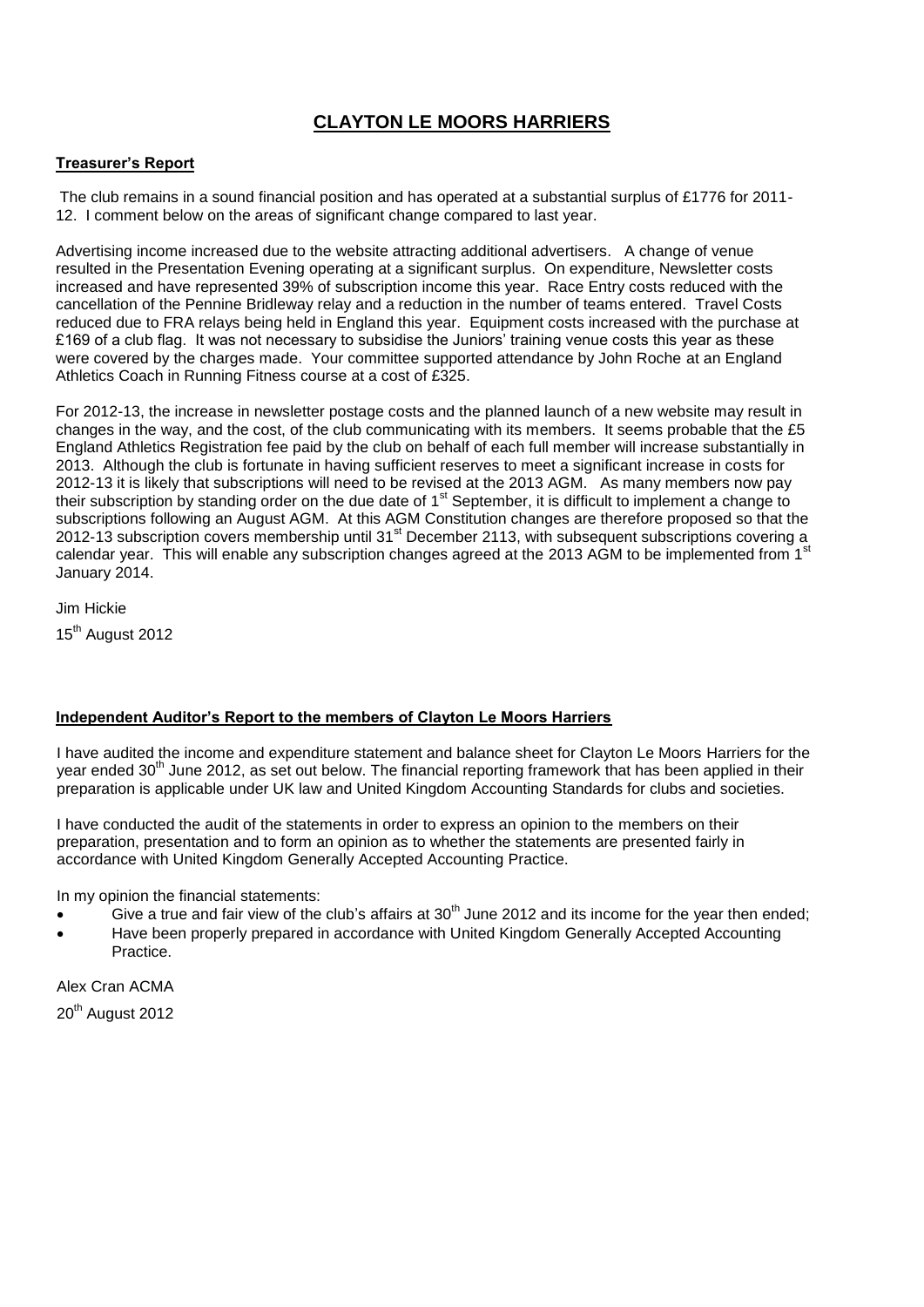## **Income & Expenditure Account for the year ending 30th June 2012**

|              |                                     | 2011-12    | 2010-11    |
|--------------|-------------------------------------|------------|------------|
| Income:      |                                     |            |            |
|              | Subscriptions                       | £7,797     | £7,392     |
|              | Clothing                            | £179       | £162       |
|              | Socials                             | £305       | £5         |
|              | Race Promotions                     | £918       | £970       |
|              | <b>Donations</b>                    | £0         | £53        |
|              | Advertising                         | £680       | £355       |
|              | <b>Bank Interest</b>                | £5         | £5         |
|              |                                     | £9,884     | £8,942     |
| Expenditure: |                                     |            |            |
|              | Newsletter                          | £3,039     | £2,794     |
|              | <b>Race Entries</b>                 | £934       | £1,391     |
|              | Post & Stationery                   | £112       | £23        |
|              | Insurance                           | £75        | £75        |
|              | Travel                              | £265       | £844       |
|              | Committee Meetings/AGM              | £230       | £230       |
|              | Equipment                           | £248       | £11        |
|              | <b>Trophies/Mementoes</b>           | £1,091     | £1,060     |
|              | Affiliation & Registration Fees     | £1,750     | £1,666     |
|              | Juniors (Note 2)                    | £0         | £115       |
|              | Web Site Expenses                   | £38        | £7         |
|              | <b>Coaching Courses</b>             | £325       | £260       |
|              |                                     | £8,108     | £8,477     |
|              | Surplus/Deficit for the Year        | £1,776     | £465       |
|              |                                     | £9,884     | £8,942     |
|              |                                     |            |            |
|              | Balance Sheet as at 30th June 2012  |            |            |
|              |                                     | 30/06/2012 | 30/06/2011 |
| Assets:      |                                     |            |            |
|              | <b>Clothing Stock</b>               | £2,124     | £1,540     |
|              | Debtors                             | £644       | £0         |
|              | Cash at bank - Club account         | £9,991     | £8,883     |
|              | Cash at bank - Race accounts        | £1,757     | £1,575     |
|              |                                     | £14,517    | £11,998    |
| Liability:   | Creditors                           | £2,181     | £1,847     |
| Net Assets:  |                                     | £12,336    | £10,151    |
|              |                                     |            |            |
| Financed by: |                                     |            |            |
|              | 100 Club Fund                       | £0         | £328       |
|              | Raised Fund (Note 1)                | £434       | £323       |
|              | Junior Fund (Note 2)                | £887       | £262       |
|              | Retained surplus c/f from last year | £9,239     | £8,774     |
|              | Surplus/Deficit for the Year        | £1,776     | £465       |
|              |                                     | £12,336    | £10,151    |
|              |                                     |            |            |